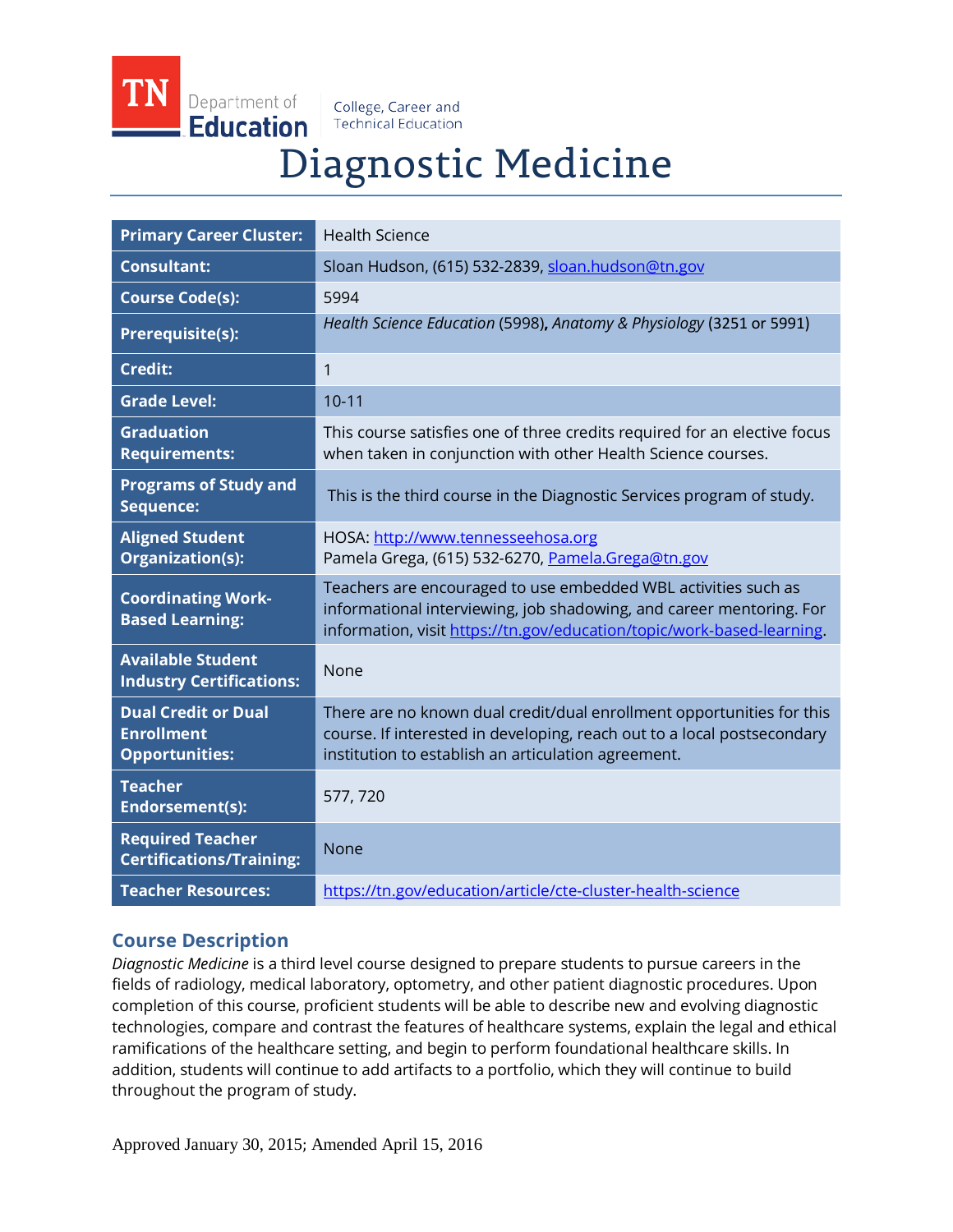# **Program of Study Application**

This is the third course in the *Diagnostic Services* programs of study. For more information on the benefits and requirements of implementing these programs in full, please visit the Health Science website at [https://tn.gov/education/article/cte-cluster-health-science.](https://tn.gov/education/article/cte-cluster-health-science)

## **Implementation options are as follows:**

- Option 1: Diagnostic Medicine taught as a Level Two course
- Option 2: Diagnostic Medicine taught as a Level Three course

# **Core standards are required for both options above:** Core standards: 1,2,3,4,5,6,7,8,9,10,11,14,15,16,19,20,23,24,25,26,27,28,29

**Additional standards:**

Option 1: 12,17,21

Option 2: 13,18,22

## **Course Standards**

### **Career Planning and Professionalism**

- 1) Revise the career information portfolio developed in the *Health Science Education* course and update with more in-depth information surrounding careers in diagnostic sciences. Identify specific roles and responsibilities for each career in this field. Investigate and compare the range of skills, competencies, and professional traits required for such careers. Compare findings to current individual strengths and identify opportunities for personal development.
- 2) Summarize the Health Insurance Portability and Accountability Act (HIPAA), in particular those aspects related to maintaining confidentiality, patient rights, patient safety, and other ethical/legal directives governing medical treatment. Using medical terminology and accurate definitions of legal concepts, explain how the content of these ethical/legal ramifications affects patients' rights for all aspects of care.

## **Technology**

- 3) Investigate and document the history of radiology, medical laboratories, and other related areas of diagnostic medicine. Explain how technology, including telemedicine, is influencing the future of each. Synthesize research from professional journals and other medical or technical literature (noting the authors and their purposes) to analyze the barriers to these technologies and predict how the industry might respond.
- 4) Synthesize information from professional journals and digital resources to investigate the use of robotics in healthcare other than in surgical procedures. Develop a proposal, sketch,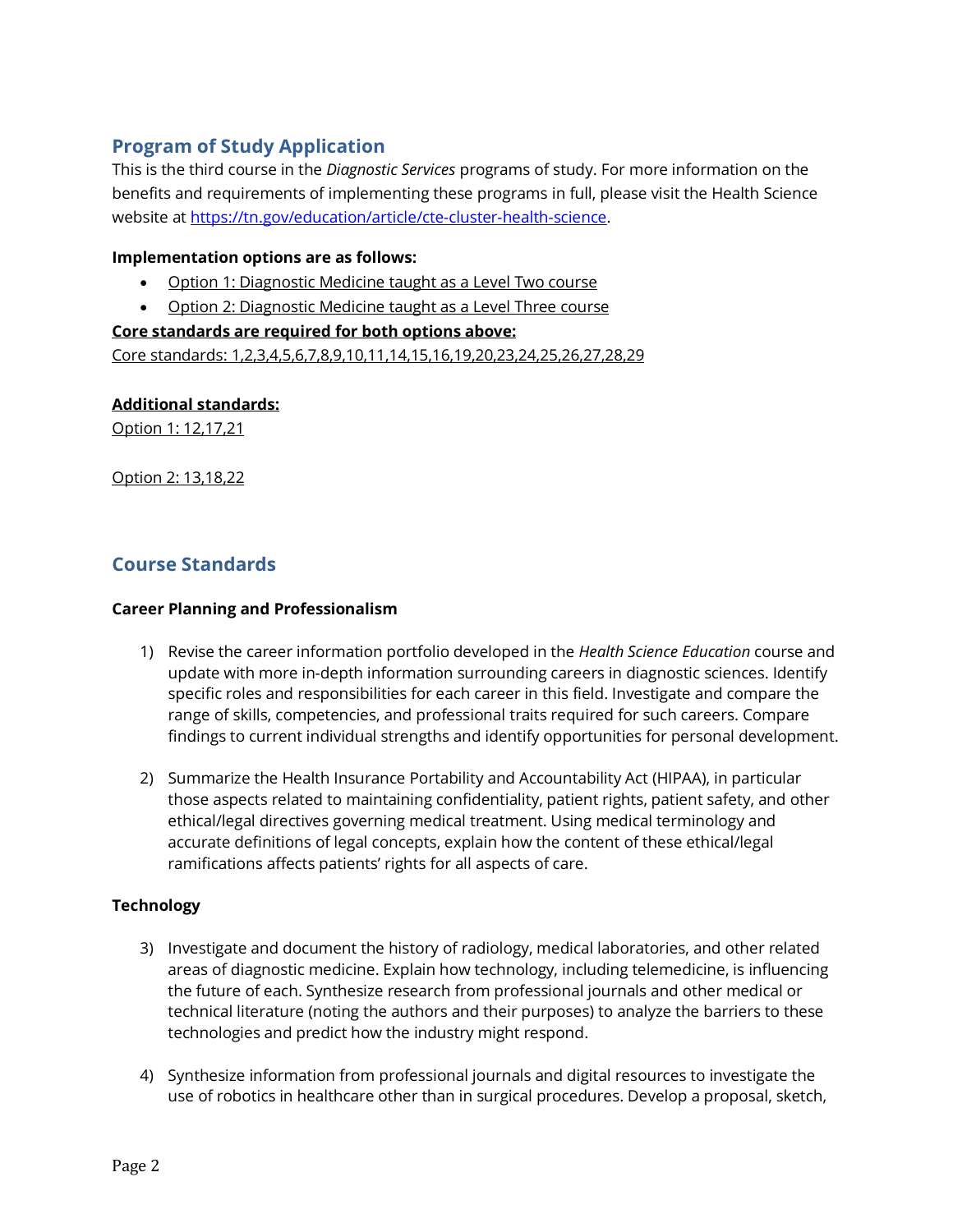mock press release, or similar written artifact for a new technology or an improvement to a current technology that can be used in the field of diagnostics. Detail all the specifications of the new technology, including an explanation of how the technology will be used, the projected cost-saving measures, and the most applicable professions that would use the technology.

5) Evaluate data from research articles encompassing the reliability of home testing kits (i.e., pregnancy test) and portable diagnostic equipment (i.e., glucometers). Explain findings in an informational essay, citing at least three different peer-reviewed articles and including appropriate medical terminology.

## **Safety**

- 6) Obtain medical laboratory manuals from at least three different resources or physical laboratory sites. Identify the elements of containment regarding general infection control, chemistry precautions, fire safety, chemical hazards, electrical safety, mechanical safety, general lab safety, accident exposure, and disaster preparedness. Develop a written or digital lab manual for a medical laboratory at school based on findings from the research.
- 7) Research the guidelines pertaining to radiation safety for staff, patients, and family who are receiving any radiological procedure. Develop an informational artifact, public service announcement, or health education presentation that instructs patients/clients on what patients should know about medical radiation safety.
- 8) Explore policies and procedures related to diagnostic equipment quality control monitoring and evaluation. Synthesize information into a digital or written presentation to instruct appropriate staff on the importance of implementing quality control processes according to policy.

#### **Infection Control/Medical Microbiology**

- 9) Demonstrate mastery of concepts and skills related to asepsis, Universal Precautions, sanitation, disinfection, and sterilization for patient/client care settings in adherence to standards and guidelines from the Centers for Disease Control and Prevention (CDC) and the Occupational Safety and Health Administration (OSHA) in a lab/clinical setting.
- 10) Define the term normal flora and explain how its deviation can prevent or cause a disease or disorder. Outline specific preventive measures to align to acceptable standards of care in the healthcare field.
- 11) Assess the differences between healthcare-associated infections and non-healthcareassociated infections using examples drawn from mock patient documents or case studies. Support explanations with relevant surveillance statistics, preventive measures, and methodologies concerning outbreak detection, management, and education.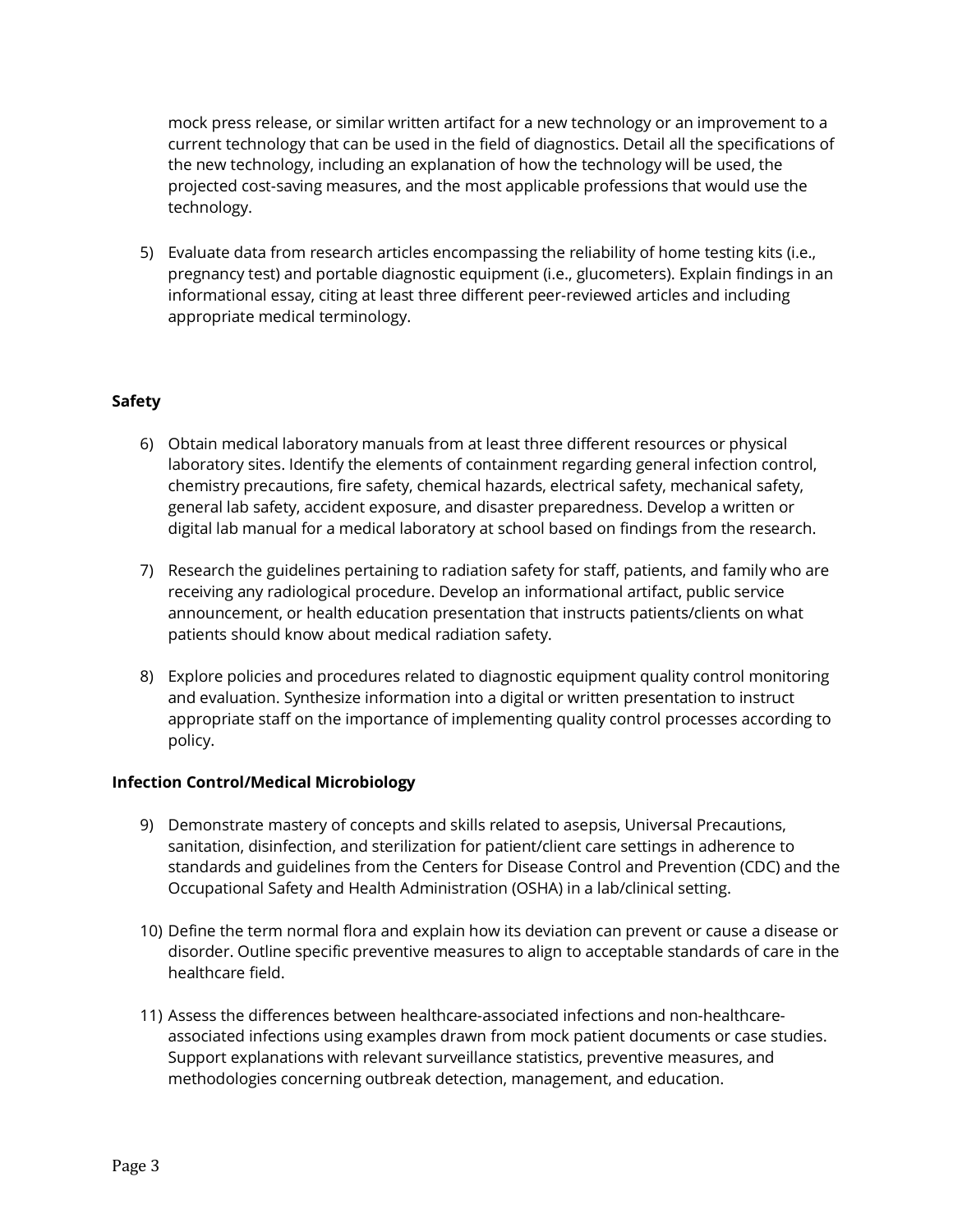## **Diagnostic Radiology**

- 12) Outline the bony anatomy and organ structures as they relate to radiology. Review directions, planes, and sections of the body in order to perform radiographic images. Summarize appropriate medical text(s) in order to list signs and symptoms and specific diagnostic studies used for common diseases and disorders associated with each.
	- 13) Outline the bony anatomy and organ structures as they relate to radiology. Review directions, planes, and sections of the body in order to perform radiographic images. Summarize appropriate medical text(s) in order to list signs and symptoms and specific diagnostic studies used for common diseases and disorders associated with each body system.
	- 14) Distinguish between the various types of diagnostic radiology, citing the uses, advantages, and disadvantages of each. Develop an explanation that would be used for beginning health science students, incorporating appropriate industry and medical terminology.
- 15) Distinguish between Direct Radiography and Computed Radiography, citing the benefits of each related to the effects of radiation dose and cost. Compare the benefits of image storage in Picture Archive and Communication Systems to xray film storage. Relate the benefits of electronic image storage to its application in Telemedicine.
	- 16) Research the principles of radiographic physics and explain how the concepts are applied to produce high-quality radiographic images. Discuss the following in the explanation:
		- a. Properties of X-rays
		- b. Production of X-rays
		- c. The X-ray tube and other parts of an X-ray machine
		- d. Absorption, scatter, and transmission of X-rays

#### **Clinical Laboratory**

- 17) Outline the in-depth normal structure and function of blood and related components. Summarize appropriate medical text(s) in order to list signs and symptoms of common blood diseases and disorders associated with each. Define the following common laboratory procedures, both normal and abnormal, and provide the reasoning for why the test should be obtained:
	- a. Complete Blood Count
	- b. Complete Metabolic Panel
	- c. Fasting Lipid Panel
	- d. Hgb A1C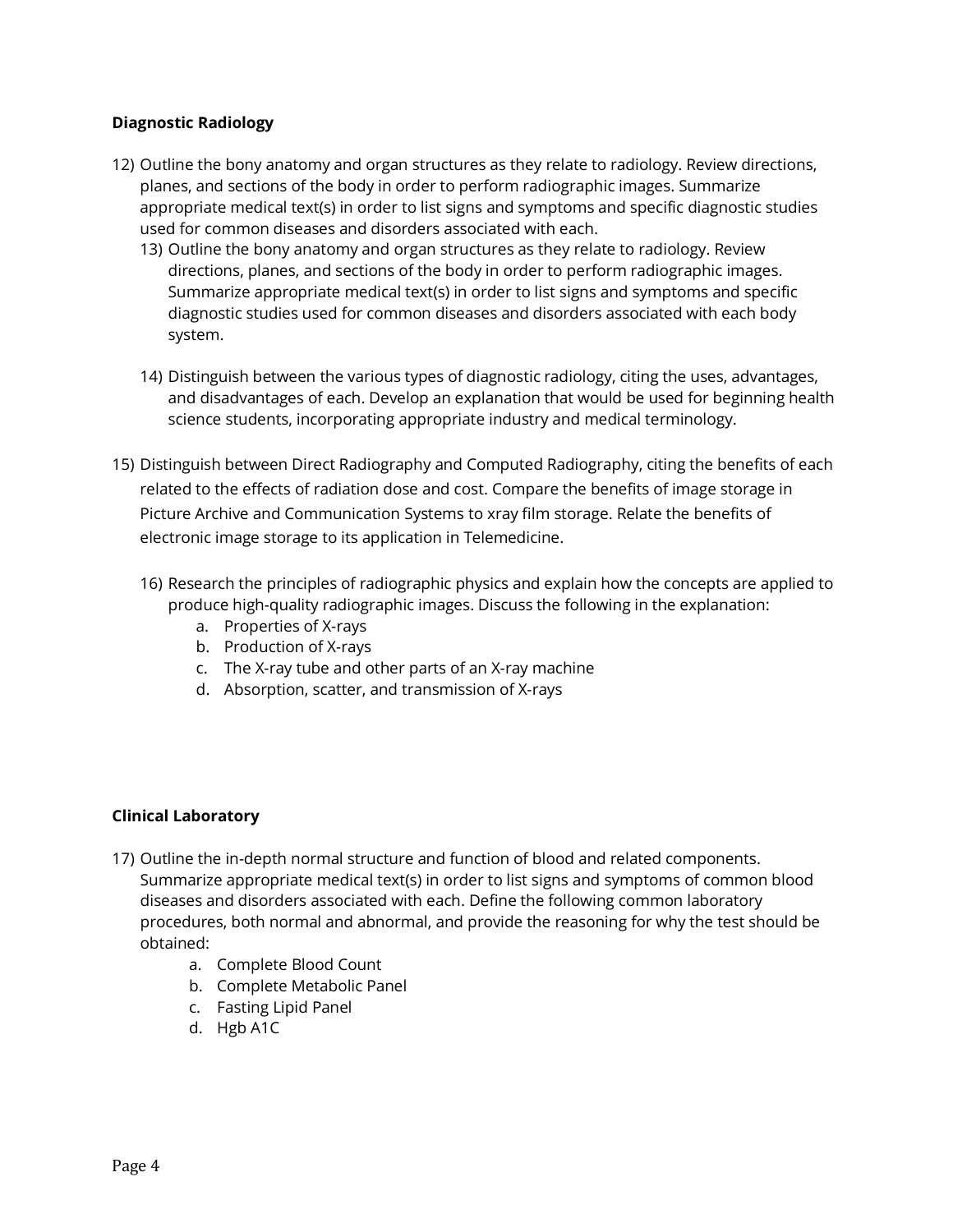- 18) Analyze the relationship of blood components to common blood diseases and disorders listing signs and symptoms associated with each. Define the following common laboratory procedures, both normal and abnormal, and provide the reasoning for why the test should be obtained:
	- a. Complete Blood Count
	- b. Complete Metabolic Panel
	- c. Fasting Lipid Panel
	- d. Hgb A1C
	- 19) Develop a graphic organizer or concept map to explain the functions of the various departments of a medical laboratory, such as microbiology, chemistry, hematology, blood banking, and urology. Include types of fluid samples and test that are performed in each area with a detail of the precautions involved when handling each.
	- 20) Understand principles of and successfully perform skills of a phlebotomist, incorporating rubrics from National HOSA, textbooks, or clinical standards of practice.
		- a. Distinguish sites and/or veins for blood draws in all populations using the required equipment and safety precautions.
		- b. Perform collection procedures for microspecimens and venipuncture on a mannequin using appropriate collection containers and identifying factors affecting collection/test results.
		- c. Provide guidelines for obtaining blood from neonates, pediatrics, and geriatrics.
		- d. Perform skills of patient/specimen identification and transporting of specimens.

## **Ophthalmological Procedures**

- 21) Outline the in-depth normal structure and function of the eye. Summarize appropriate medical text(s) in order to list signs and symptoms of common diseases and disorders associated with each.
	- 22) Summarize appropriate medical text(s) in order to compare and contrast normal versus abnormal structure and function of the eye related to common eye diseases listing signs and symptoms, and diagnostic studies for each.
	- 23) Understand principles of and successfully perform skills related to basic ophthalmic examination, incorporating rubrics from textbooks or clinical standards of practice. Measure pulse and blood pressure, and conduct a history and physical, especially concerning areas related to the eye.
	- 24) Research the concepts surrounding measurement of visual acuity with associated equipment, and explain corrective measures for abnormalities (i.e., surgery, glasses, or contacts). Specify what measures should be used with each abnormality.

#### **Cardiologic Services**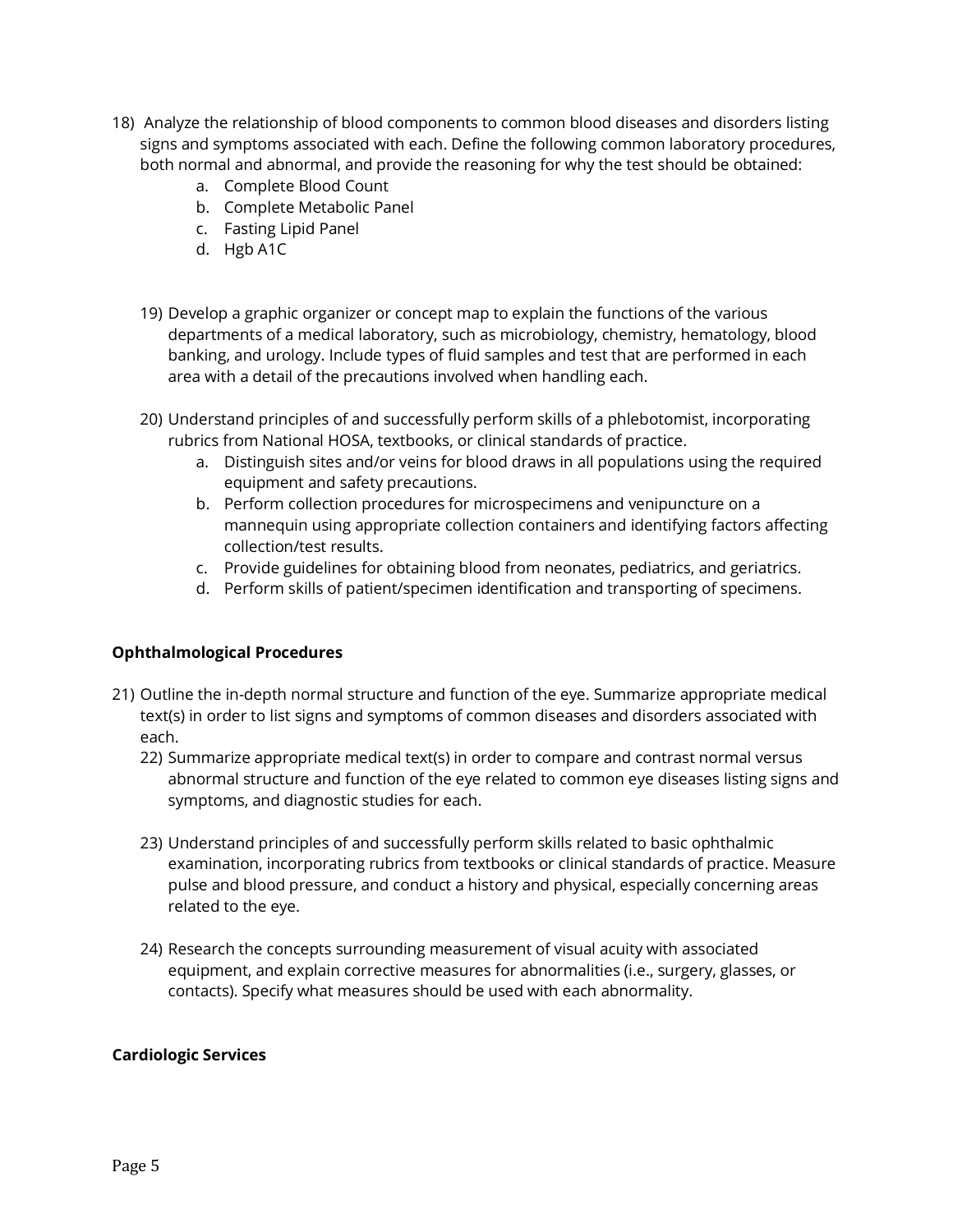- 25) Research the educational requirements, certification, and licensures for cardiovascular technologist, diagnostic vascular technologist, electrocardiogram technician, telemetry technician, cardiac sonographers, and other related cardiovascular careers. Compare and contrast the educational requirements of each.
- 26) Investigate cardiac diagnostic procedures both in-hospital and out-patient and identify the equipment required for these services.
- 27) Create an infographic to identify gross heart anatomy and physiology and related cardiac conduction and circulatory pathways.
- 28) Assess lead placements and correlate their relationship to the conduction system through the use of a diagram or model.
- 29) Analyze the P,Q,R,S,T complex and its correlation to the cardiac cycle. Chart a mock representation of these waves on an electrocardiogram.
- 30) Analyze rhythm strips and/or 12 lead EKGs and differentiate between critical and non-critical cardiac rhythms using student created algorithms.
- 31) Assess and analyze cardiac output and tissue perfusion using capillary refill and/or pulse oximeter by assessing multiple classmates and correctly charting on flow chart.

## **Portfolio**

32) Update materials from coursework to add to the portfolio started in *Health Science Education*. Continually reflect on coursework experiences and revise and refine the career plan generated in the prior course.

#### **The following artifacts should be included in the student's portfolio:**

- Career exploration artifacts
- Skills performance rubrics
- Documentation of job shadowing hours
- Examples of written, oral, or digital presentations
- Short research project documents

## **Standards Alignment Notes**

\*References to other standards include:

- P21: Partnership for 21st Century Skill[s Framework for 21st Century Learning](http://www.p21.org/storage/documents/P21_Framework_Definitions.pdf)
	- o Note: While not all standards are specifically aligned, teachers will find the framework helpful for setting expectations for student behavior in their classroom and practicing specific career readiness skills.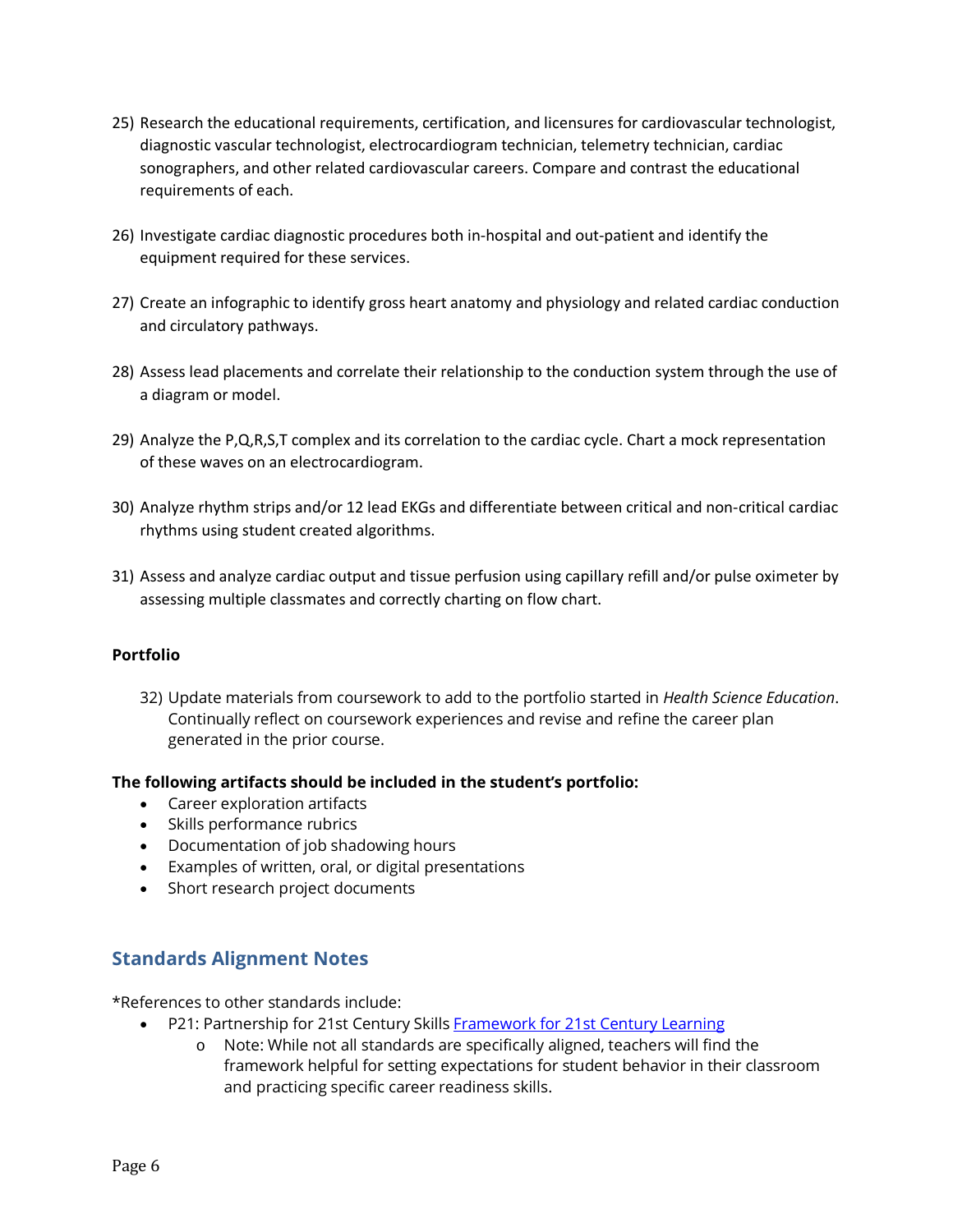- National Accrediting Agency of Clinical Laboratory Sciences (NAACLS): Standards for Specific [Approved Programs](http://www.naacls.org/docs/Guide_Approval-section1b-Phleb.pdf)
	- o Note: Students must be a completer of a NAACLS approved program in order to sit for a national phlebotomy certification exam.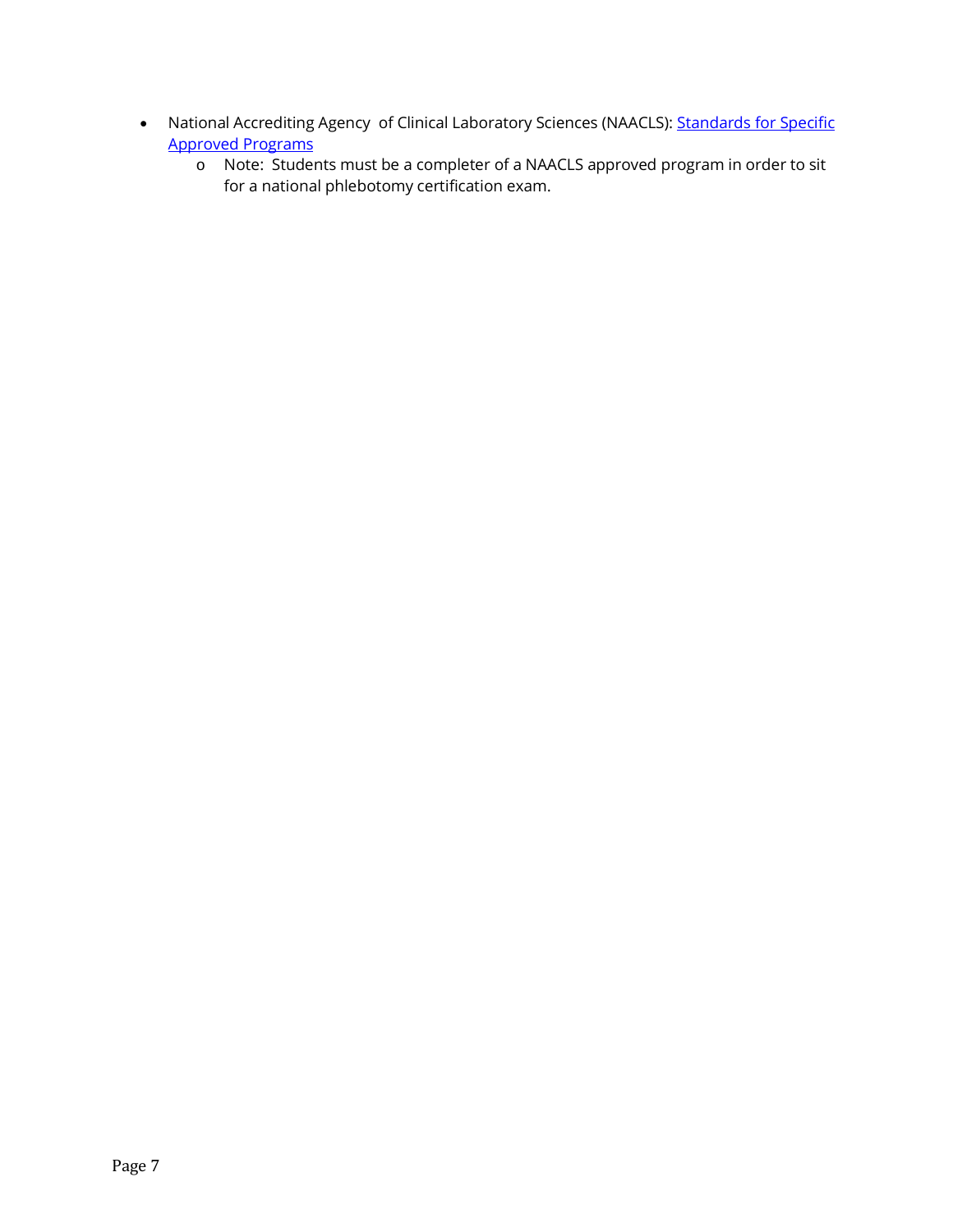

# Emergency Medical Services Practicum

| <b>Primary Career Cluster:</b>                              | <b>Health Science</b>                                                                                                                                                                                            |
|-------------------------------------------------------------|------------------------------------------------------------------------------------------------------------------------------------------------------------------------------------------------------------------|
| Consultant:                                                 | Sloan Hudson, (615) 532-2839, sloan.hudson@tn.gov                                                                                                                                                                |
| Course Code(s):                                             | 5994                                                                                                                                                                                                             |
| Prerequisite(s):                                            | Health Science Education (5998), Medical Therapeutics (5999),<br>Anatomy & Physiology (3251 or 5991), and Emergency Medical<br>Services (5995)                                                                   |
| Credit:                                                     | $\mathbf{1}$                                                                                                                                                                                                     |
| <b>Grade Level:</b>                                         | 12                                                                                                                                                                                                               |
| Graduation<br>Requirements:                                 | This course satisfies one of three credits required for an elective focus<br>when taken in conjunction with other Health Science courses.                                                                        |
| Programs of Study and<br>Sequence:                          | This is the fourth course in the Emergency Services program of study.                                                                                                                                            |
| <b>Aligned Student</b><br>Organization(s):                  | HOSA: http://www.tennesseehosa.org<br>Pamela Grega, (615) 532-6270, Pamela.Grega@tn.gov                                                                                                                          |
| <b>Coordinating Work-Based</b><br>Learning:                 | Teachers are encouraged to use embedded WBL activities such as<br>informational interviewing, job shadowing, and career mentoring. For<br>information, visit https://tn.gov/education/topic/work-based-learning. |
| <b>Available Student</b><br><b>Industry Certifications:</b> | None                                                                                                                                                                                                             |
| <b>Dual Credit or Dual</b><br>Enrollment<br>Opportunities:  |                                                                                                                                                                                                                  |
| Teacher Endorsement(s):                                     | 577, 720                                                                                                                                                                                                         |
| <b>Required Teacher</b><br>Certifications/Training:         | <b>None</b>                                                                                                                                                                                                      |
| <b>Teacher Resources:</b>                                   | https://tn.gov/education/article/cte-cluster-health-science                                                                                                                                                      |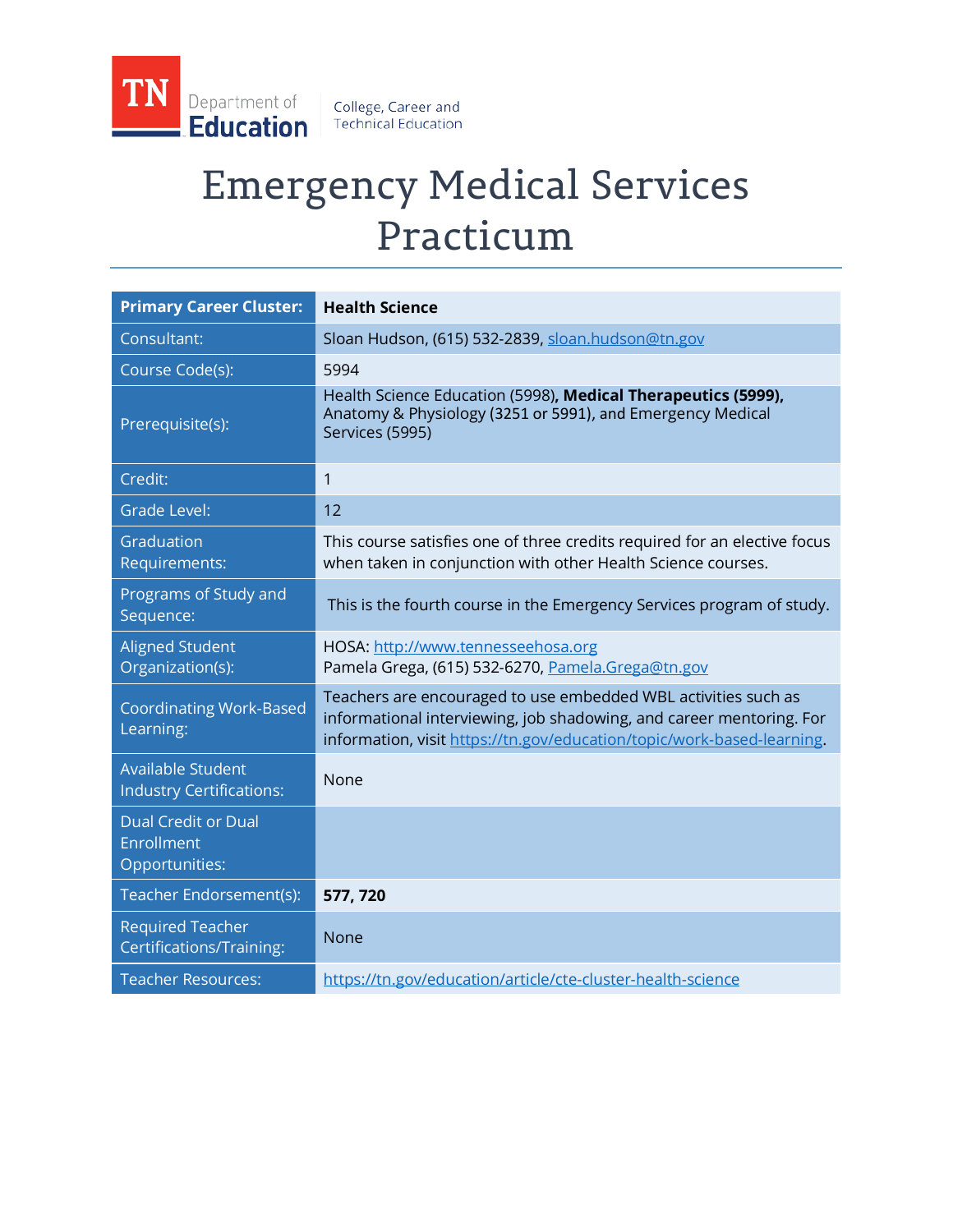

# **Work-Based Learning Framework**

Internship standards outlined below may take the form of work-based learning (WBL) opportunities (such as internships, cooperative education, service learning, and job shadowing) or industry-driven project-based learning. These experiences must comply with the Work-Based Learning Framework guidelines established in SBE High School Policy 2.103. As such, this course must be taught by a teacher with an active WBL Certificate issued by the Tennessee Department of Education and follow policies outlined in the Work-Based Learning Policy Guide available online at <https://tn.gov/education/topic/work-based-learning> .The Tennessee Department of Education provides a Personalized Learning Plan template to ensure compliance with the Work-Based Learning Framework, state and federal Child Labor Law, and Tennessee Department of Education policies, which must be used for students participating in WBL opportunities.

# **Program of Study Application**

This is the capstone course in *Emergency Medicine* program of study, providing an opportunity for an internship experience. For more information on the benefits and requirements of implementing these programs in full, please visit the Health Science website at [http://tn.gov/education/article/cte](http://tn.gov/education/article/cte-cluster-health-science)[cluster-health-science.](http://tn.gov/education/article/cte-cluster-health-science)

## **Course Requirements**

This capstone course aligns with the requirements of the Work-Based Learning Framework (established in Tennessee State Board High School Policy), with the Tennessee Department of Education's Work-Based Learning Policy Guide, and with state and federal Child Labor Law. As such, the following components are course requirements:

- 1) A student will have a Personalized Learning Plan that identifies their long-term goals, demonstrates how the Work-Based Learning (WBL) experience aligns with their elective focus and/or high school plan of study, addresses how the student plans to meet and demonstrate the course standards, and addresses employability skill attainment in the following areas:
	- a. Application of academic and technical knowledge and skills (embedded in course standards)
	- b. Career knowledge and navigation skills
	- c. 21st Century learning and innovation skills
	- d. Personal and social skills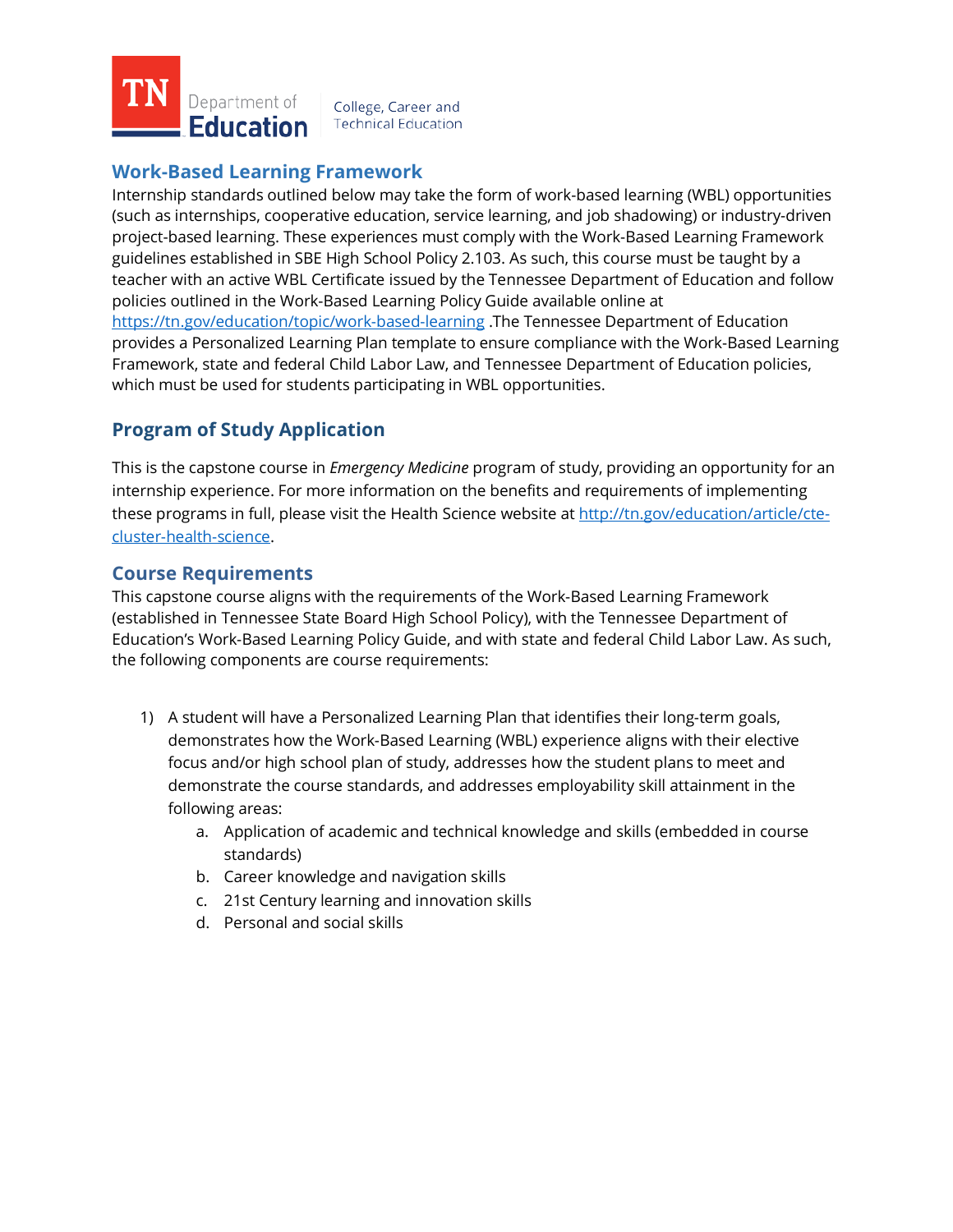

#### **Safety**

2. Identify safety hazards in the workplace and demonstrate practices for safe working. Accurately read, interpret, and demonstrate adherence to safety guidelines, including but not limited to guidelines pertaining to electrical safety, infection control, Occupational Safety and Health Administration (OSHA), chemical and back safety. Be able to distinguish between the guidelines and explain why certain guidelines apply. Recognize the need for and employ universal precautions to 100% accuracy.

### **Postsecondary and Career Preparation**

- 3. Research the range of credentials one can earn within the Emergency Medical Service (EMS) system. Investigate both in-state and out-of-state postsecondary programs in a variety of EMS fields. Synthesize research conducted in previous Emergency Medical Services program of study courses to update the portfolio career plan to achieve posthigh school goals.
- 4. Research and select an EMS system or company for a project in the EMS field. Cite specific textual evidence from the organization's literature, as well as independent news articles, to summarize:
	- a. The mission and history of the organization
	- b. Headquarters and organizational structure
	- c. Services provided
	- d. Credentials required for employment and how they are obtained and maintained
	- e. Policies and procedures
	- f. Reports, newsletters, and other documents published by the organization
	- g. Website and contact information
- 5. Search for the resumes of EMS professionals retrieved from the websites of systems, companies, organizations, or professional networks. Discuss what is typically included in the resumes of these professionals, compare and contrast several examples, and create a personal resume modeled after elements identified in the search.
- 6. Simulate the experience of conducting a job search by researching local employment options. In preparation for a future career in EMS, complete an authentic job application form and compose a cover letter following guidelines specified in the vacancy announcement.
- 7. Participate in a mock interview. Prior to the interview, research tips on dress and grooming, most commonly asked interview questions, appropriate conduct during an interview, and recommended follow-up procedures. Highlight sample work compiled in the portfolio that illustrates mastery of specific skills attained in the program of study. Upon completion of the interview, write a thank you letter to the interviewer in a written or email format.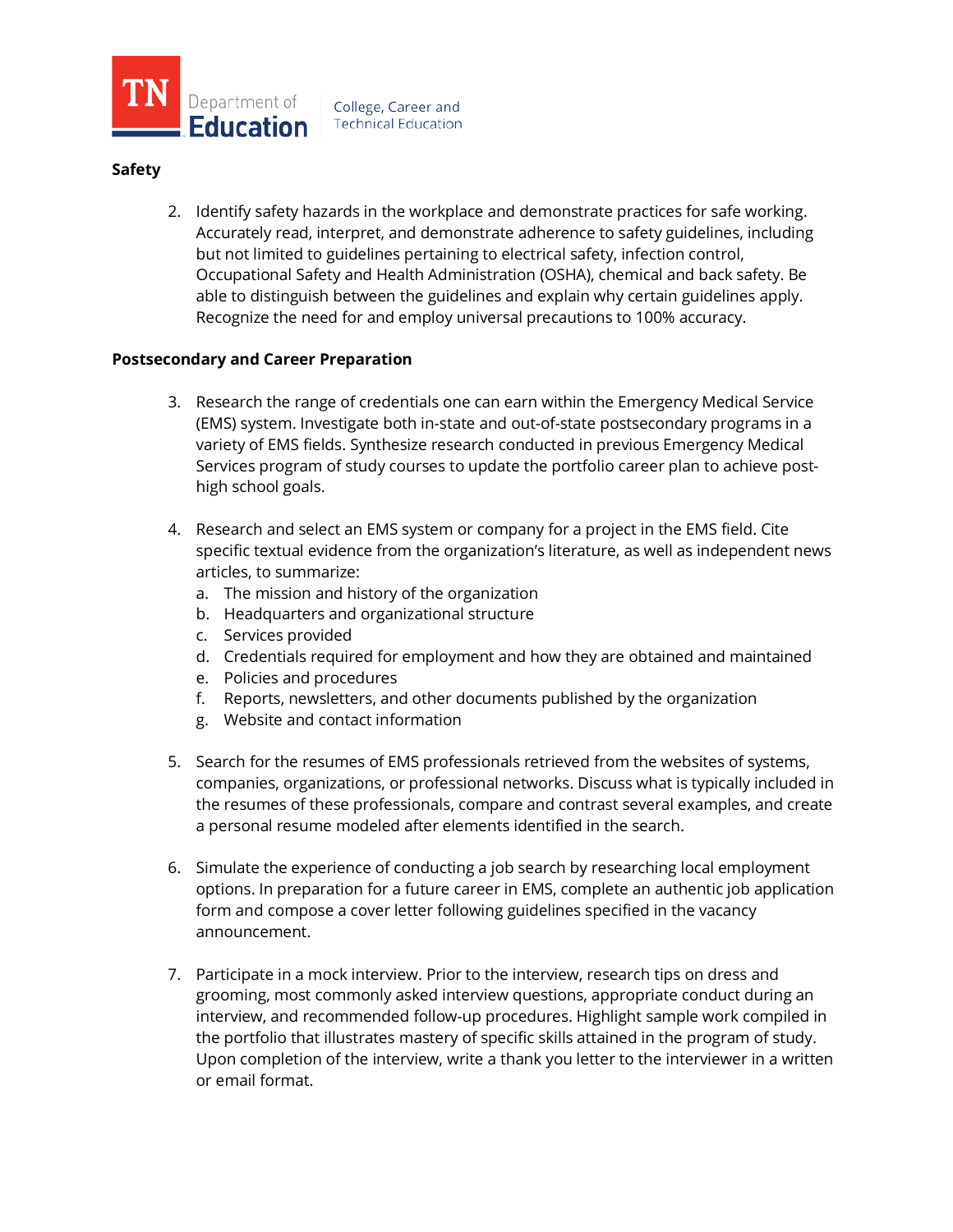

## **Transferring Course Concepts to Practicum**

- 8. Apply skills and knowledge from previous courses in an authentic work-based learning internship, job shadow, or classroom-based project. Develop a plan to demonstrate skills outlined in previous courses.
- 9. Create and continually update a personal journal to document skills learned during the practicum and draw connections between the experience and previous course content by reflecting on:
	- a. Tasks accomplished and activities implemented
	- b. Positive and negative aspects of the experience
	- c. How challenges were addressed
	- d. Team participation in a learning environment
	- e. Comparisons and contrasts between classroom and work environments
	- f. Interactions with colleagues and supervisors
	- g. Personal career development
	- h. Personal satisfaction

#### **Portfolio**

- 10. Update materials from coursework to add to the portfolio started in *Health Science Education* to illustrate mastery of skills and knowledge outlined in the previous courses and applied in the practicum. The portfolio should reflect thoughtful assessment and evaluation of the progression of work involving the application of emergency medicine skills specific to EMS. The following documents will reside in the career portfolio:
	- a. The career plan developed and revised in prior courses
	- b. Resume
	- c. List of responsibilities undertaken through the course
	- d. Artifacts of project outcomes
	- e. Periodic journal entries reflecting on tasks and activities
	- f. Feedback from instructor and/or supervisor based on observations
	- g. Transcripts or other evidence of certifications obtained throughout the program of study

#### **Communication of Project Results**

11. Upon completion of the practicum, develop a technology-enhanced presentation showcasing highlights, challenges, and lessons learned from the experience. The presentation should be delivered orally, but supported by relevant graphic illustrations, such as diagrams, drawings, videos, and photographs. Prepare the presentation in a format that could be presented to both a health care professional and non-health care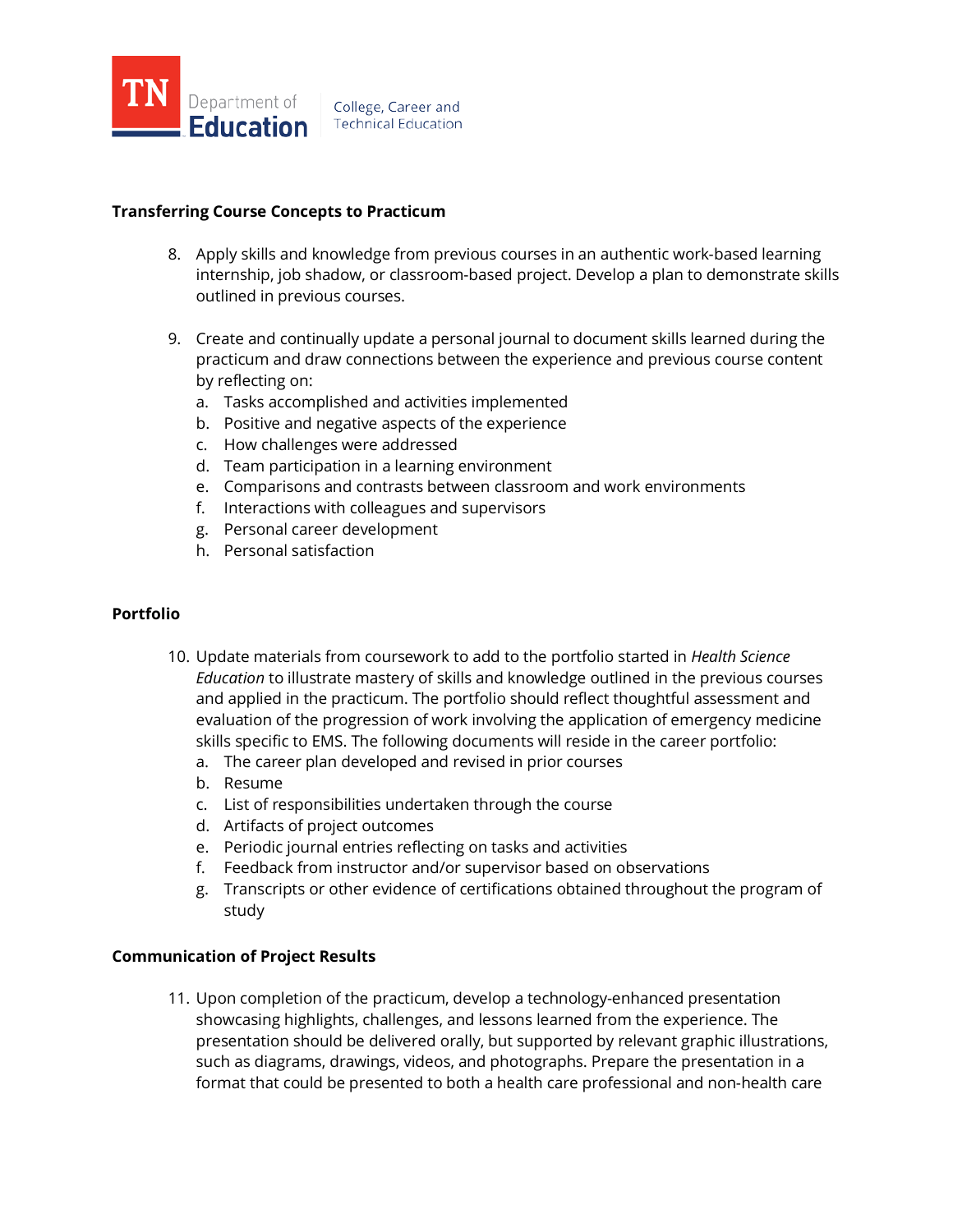

competition.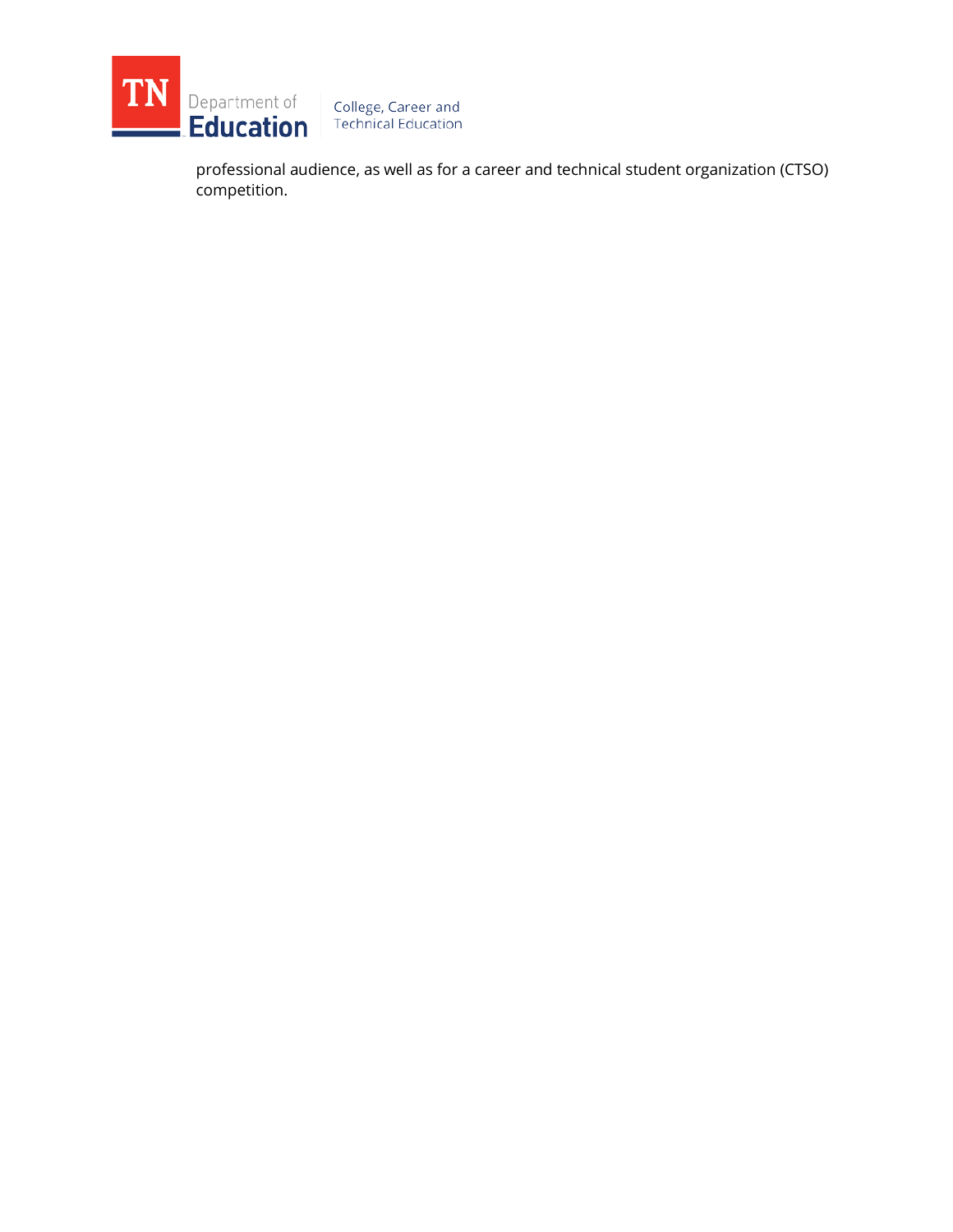

College, Career and **Technical Education** 

# Medical Therapeutics

| <b>Primary Career Cluster:</b>                                           | <b>Health Science</b>                                                                                                                                                                                            |
|--------------------------------------------------------------------------|------------------------------------------------------------------------------------------------------------------------------------------------------------------------------------------------------------------|
| <b>Consultant:</b>                                                       | Sloan Hudson, (615) 532-2839, sloan.hudson@tn.gov                                                                                                                                                                |
| <b>Course Code(s):</b>                                                   | 5999                                                                                                                                                                                                             |
| <b>Prerequisite(s):</b>                                                  | Health Science Education (5998),                                                                                                                                                                                 |
| <b>Credit:</b>                                                           | $\mathbf{1}$                                                                                                                                                                                                     |
| <b>Grade Level:</b>                                                      | $10 - 11$                                                                                                                                                                                                        |
| <b>Graduation</b><br><b>Requirements:</b>                                | This course satisfies one of three credits required for an elective focus<br>when taken in conjunction with other Health Science courses.                                                                        |
| <b>Programs of Study and</b><br><b>Sequence:</b>                         | This is the second or third course in the Nursing Services and<br>Therapeutic Services programs of study.                                                                                                        |
| <b>Aligned Student</b><br><b>Organization(s):</b>                        | HOSA: http://www.tennesseehosa.org<br>Pamela Grega, (615) 532-6270, Pamela.Grega@tn.gov                                                                                                                          |
| <b>Coordinating Work-</b><br><b>Based Learning:</b>                      | Teachers are encouraged to use embedded WBL activities such as<br>informational interviewing, job shadowing, and career mentoring. For<br>information, visit https://tn.gov/education/topic/work-based-learning. |
| <b>Available Student</b><br><b>Industry Certifications:</b>              | None                                                                                                                                                                                                             |
| <b>Dual Credit or Dual</b><br><b>Enrollment</b><br><b>Opportunities:</b> | There are no known dual credit/dual enrollment opportunities for this<br>course. If interested in developing, reach out to a local postsecondary<br>institution to establish an articulation agreement.          |
| <b>Teacher</b><br>Endorsement(s):                                        | 577, 720                                                                                                                                                                                                         |
| <b>Required Teacher</b><br><b>Certifications/Training:</b>               | None                                                                                                                                                                                                             |
| <b>Teacher Resources:</b>                                                | https://tn.gov/education/article/cte-cluster-health-science                                                                                                                                                      |
| <b>Course Description</b>                                                |                                                                                                                                                                                                                  |

Medical Therapeutics is an applied course designed to prepare students to pursue careers in therapeutic and nursing services. Upon completion of this course, a proficient student will be able to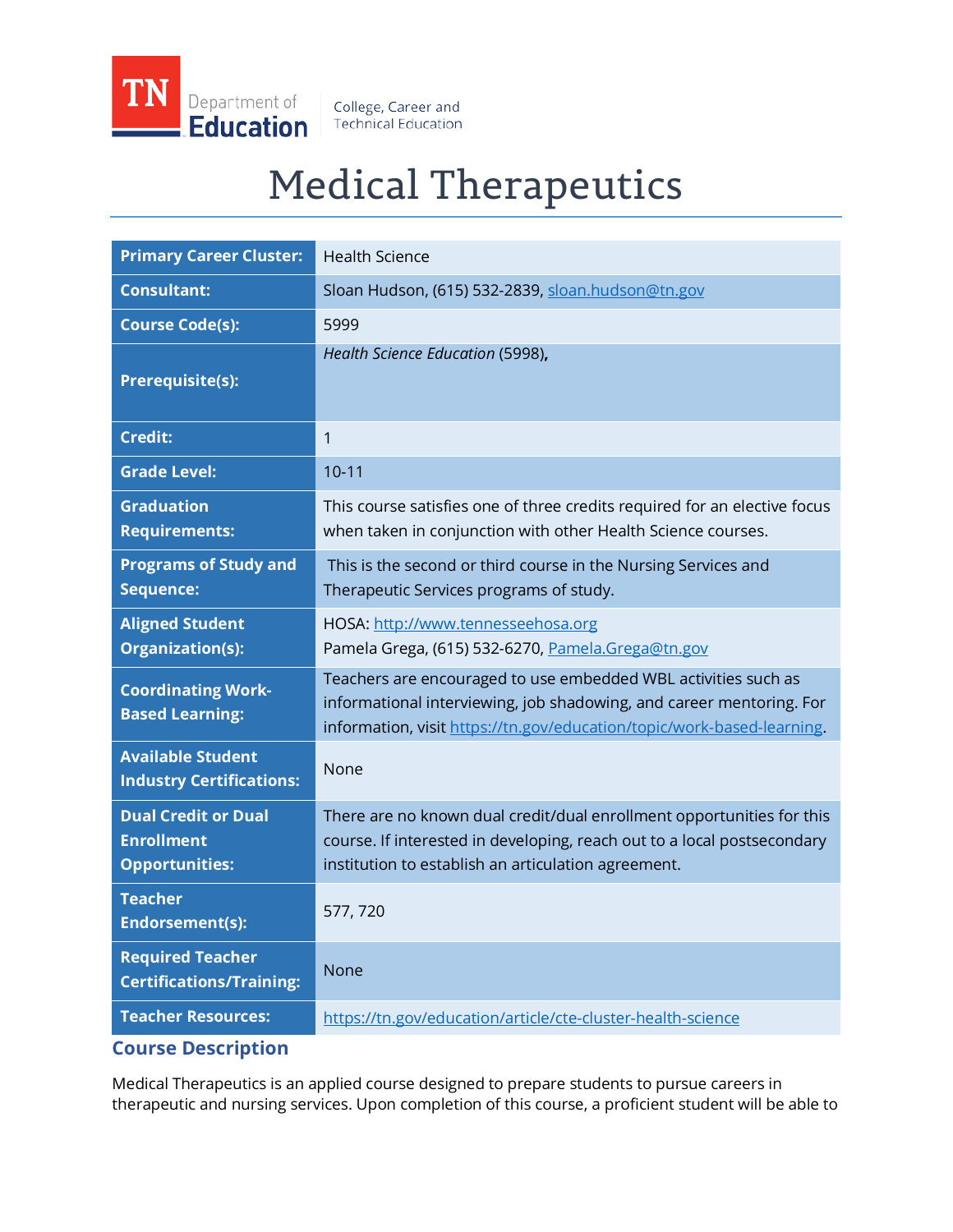

identify careers in therapeutics services; assess, monitor, evaluate, and report patient/client health status; and identify the purpose and components of treatments. Program of Study Application This is the third course in the Nursing Services and Therapeutic l Services programs of study. For more information on the benefits and requirements of implementing these programs in full, please visit the Health Science website at<https://tn.gov/education/article/ctecluster-health-science>

# **Program of Study Application**

This is the second or third course in the *Therapeutic Nursing Services* and *Therapeutic Clinical Services* programs of study. For more information on the benefits and requirements of implementing these programs in full, please visit the Health Science website at [https://tn.gov/education/article/cte](https://tn.gov/education/article/cte-cluster-health-science)[cluster-health-science.](https://tn.gov/education/article/cte-cluster-health-science)

#### **Implementation options are as follows:**

- Option 1: Medical Therapeutics taught as Level Two course
- Option 2: Medical Therapeutics taught as Level Three course

### **Core standards are required for both options above:**

1,2,3,4,5,6,7,8,9,10,13,14,15,16

#### **Additional standards:**

Option 1: 11 Option 2: 12

## **Course Standards**

## **Therapeutic Careers**

- 1) Differentiate career pathways within the Therapeutics cluster. Using supporting evidence from multiple sources, such as local job postings, O\*NET OnLine, and Tennessee Department of Labor and Workforce Development data, describe the scope of practice and the essential knowledge and skills required for these careers. Complete one or more career aptitude surveys, analyze the results, and relate in an essay how personal career aptitudes align with careers in therapeutics.
- 2) Analyze specific laws and ethical issues that impact professional practice such as confidentiality, informed consent, and patient self-determination. Citing specific textual evidence to support analysis, debate these issues in an oral or written format.
- 3) Differentiate between the common members of the patient care team summarizing the individual roles and the interrelatedness of the team members as it relates to quality patient care. Prepare an informative artifact to explain the concept of team-based care to a patient.

## **Health Care Communication**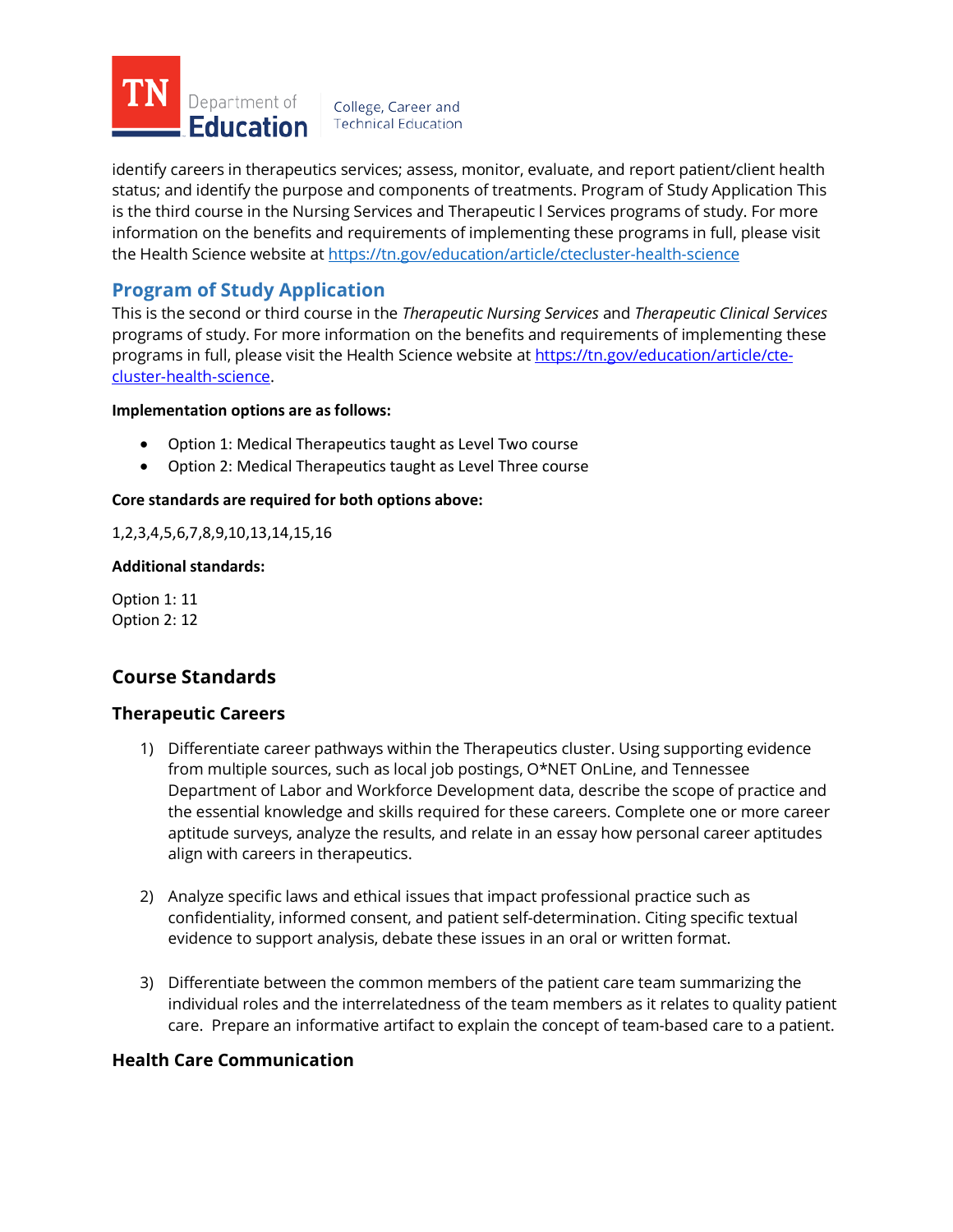

- 4) Evaluate factors that contribute to effective communication and explain how these factors contribute to the development of quality patient care. Using role-play, demonstrate practices to effectively manage communication barriers, cultural differences and clients with special needs.
- 5) Differentiate between verbal and nonverbal communication when interacting with patients. Examine specific techniques for effective communication and evaluate how different cultures attach different meanings to communication techniques.

## **Facility Guidelines for Practice**

- 6) Compare the advantages and disadvantages of Electronic Health Records (EHR). Anticipate barriers and challenges associated with the large-scale move to EHR in healthcare institutions.
- 7) Explain in a written, oral, or digital format the differences in privacy of individually identifiable health information, protected health information (PHI), and security rule. Review case studies to identify violations, preventive measures, and penalties that might be levied for violations.
- 8) Relate the use of collected data by hospital information systems to the use of collected data in quality improvement initiatives. Determine how data related to sex, race and ethnicity is used to reduce disparities in different types of care such as cardiac care or cancer treatment.
- 9) Examine policies and procedures related to therapeutic equipment safety, quality control monitoring, and evaluation. Synthesize information into a digital or written presentation to instruct appropriate staff on the importance of safety practices and the implementation of quality control processes according to policy.

## **Patient Assessment and Treatment**

- 10) Demonstrate an understanding of basic medical terminology in order to monitor patient/client status through:
	- a. History and Physical including but not limited to: family, environmental, social, and mental history
	- b. Brief Head to Toe Assessment noting normal vs. abnormal findings
	- c. Vital Signs Assessment (VS)
	- d. Height/weight, BMI /Calculation
	- e. Specimen Collection
- 11) Outline the gross normal structure and function of all body systems and summarize appropriate medical text(s) in order to relate signs and symptoms of common diseases and disorders associated with each.
	- a. integumentary and lymphatic systems
	- b. nervous and musculoskeletal systems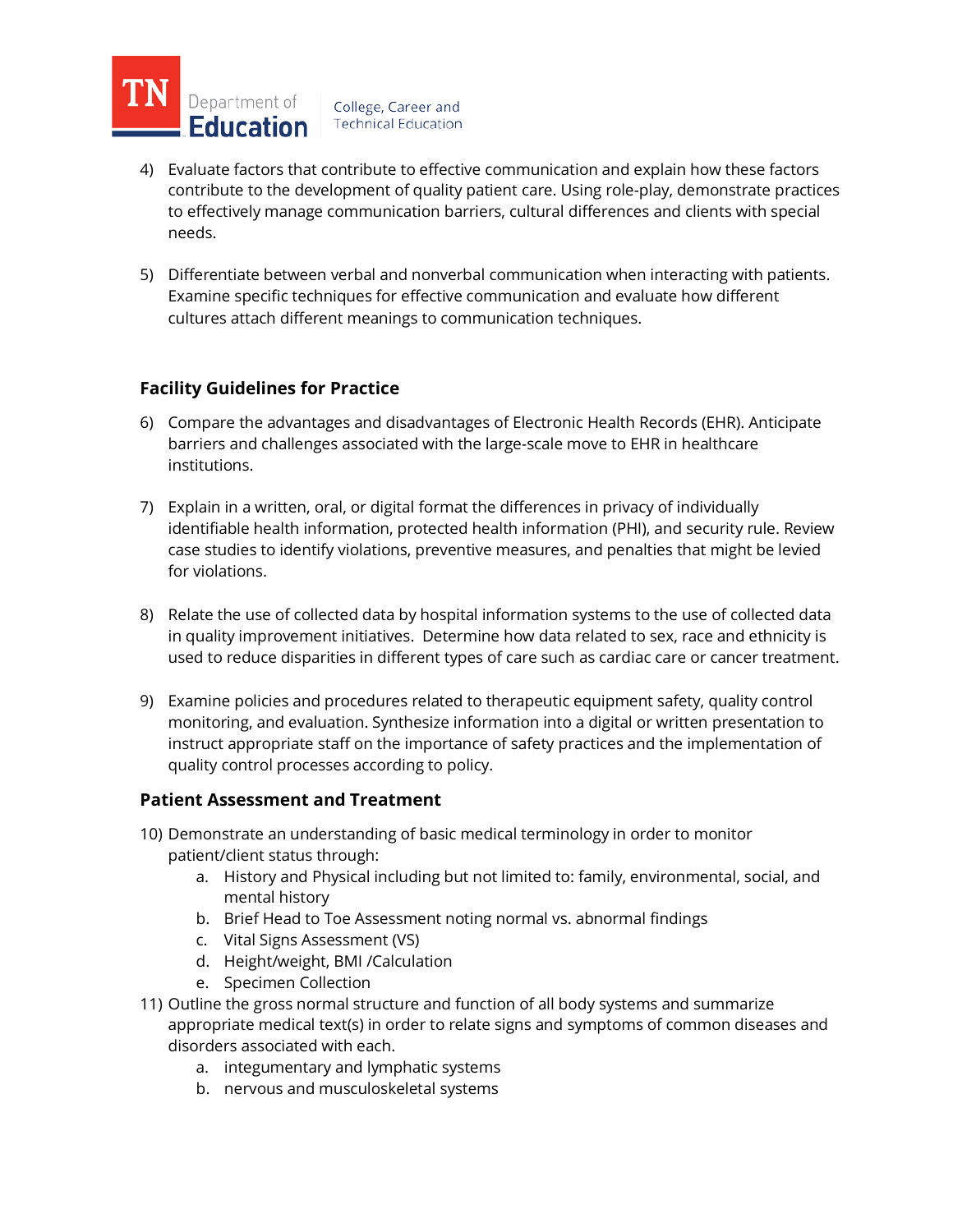

- 
- c. cardiovascular and respiratory systems d. digestive and urinary systems
- e. reproductive and endocrine systems
- 12. Relate a therapeutic procedure/treatment to a specific body system. Create a digital or written artifact explaining anatomy involved with the treatment, reason for treatment, health care professionals assisting or performing treatment and patient education, including precautions that should occur prior to the treatment or procedure.

## **Fundamentals of Patient Care**

- 13) Demonstrate concepts and skills of the following in a clinical/lab setting:
	- a. Patient Positioning
	- b. Transfers and Ambulation (including injury prevention and body mechanics)
	- c. O2 Assessment and Administration (including fire safety)
	- d. BLS (Basic Life Support)

## **Fundamentals of Wellness and Disease Prevention**

14) Demonstrate mastery of concepts and skills related to asepsis, Universal Precautions, sanitation, disinfection, and sterilization for patient/client care settings citing the rationale for each concept/skill using standards and guidelines from the Centers for Disease Control and Prevention (CDC) and the Occupational Safety and Health Administration (OSHA) in a lab/clinical setting.

15) Correlate the function of normal flora with homeostasis and relate deviation to disease states. Evaluate specific measures to prevent deviation that are aligned with accepted standards of care.

16) Assess the differences between healthcare-associated infections and non-healthcareassociated

infections using examples drawn from mock patient documents or case studies. Support explanations with relevant surveillance statistics, preventive measures, and methodologies concerning outbreak detection, management, and education.

16) Develop a patient health education plan including health screenings, preventive measures, signs and symptoms of exacerbation of disease/disorder/injury, pharmacological needs, and support systems. Include citations from at least three medical texts.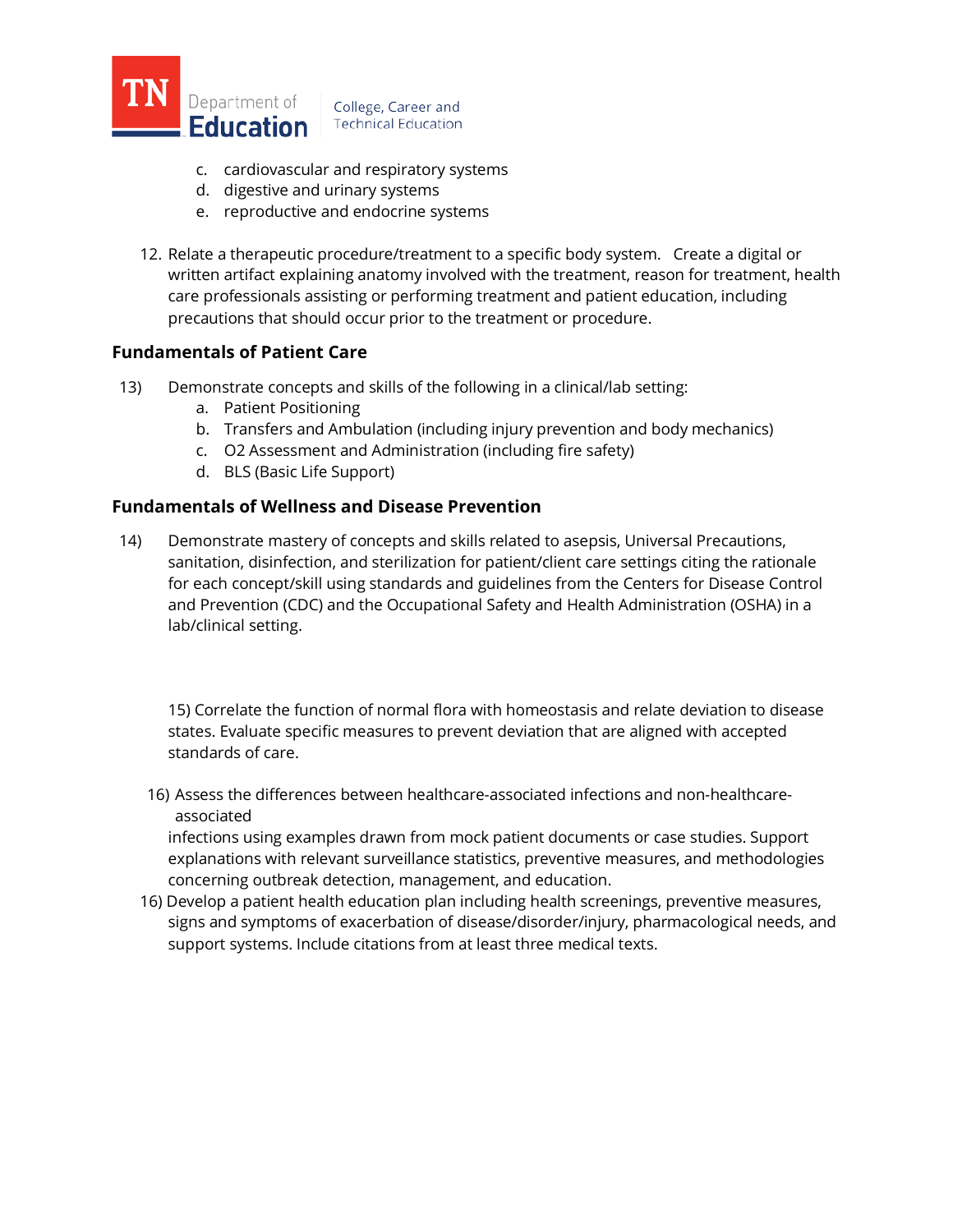TN Department of Education

College, Career and<br>Technical Education

# Public Health Practicum

| <b>Primary Career Cluster:</b>                                           | <b>Health Science</b>                                                                                                                                                                                            |
|--------------------------------------------------------------------------|------------------------------------------------------------------------------------------------------------------------------------------------------------------------------------------------------------------|
| <b>Consultant:</b>                                                       | Sloan Hudson, (615) 532-2839, sloan.hudson@tn.gov                                                                                                                                                                |
| <b>Course Code(s):</b>                                                   | <b>TBD</b>                                                                                                                                                                                                       |
| <b>Prerequisite(s):</b>                                                  | Health Science Education (5998), Behavioral and Community Health<br>(6130), and Global Health and Epidemiology (6132)                                                                                            |
| <b>Credit:</b>                                                           | 1                                                                                                                                                                                                                |
| <b>Grade Level:</b>                                                      | 12                                                                                                                                                                                                               |
| <b>Graduation</b><br><b>Requirements:</b>                                | This course satisfies one of three credits required for an elective focus<br>when taken in conjunction with other Health Science courses.                                                                        |
| <b>Programs of Study and</b><br>Sequence:                                | This is the capstone course in the Public Health program of study.                                                                                                                                               |
| <b>Aligned Student</b><br>Organization(s):                               | HOSA: http://www.tennesseehosa.org<br>Pamela Grega, (615) 532-6270, Pamela.Grega@tn.gov                                                                                                                          |
| <b>Coordinating Work-</b><br><b>Based Learning:</b>                      | Teachers are encouraged to use embedded WBL activities such as<br>informational interviewing, job shadowing, and career mentoring. For<br>information, visit https://tn.gov/education/topic/work-based-learning. |
| <b>Available Student</b><br><b>Industry Certifications:</b>              | None                                                                                                                                                                                                             |
| <b>Dual Credit or Dual</b><br><b>Enrollment</b><br><b>Opportunities:</b> |                                                                                                                                                                                                                  |
| <b>Teacher</b><br><b>Endorsement(s):</b>                                 |                                                                                                                                                                                                                  |
| <b>Required Teacher</b><br><b>Certifications/Training:</b>               | <b>None</b>                                                                                                                                                                                                      |
| <b>Teacher Resources:</b>                                                | https://tn.gov/education/article/cte-cluster-health-science                                                                                                                                                      |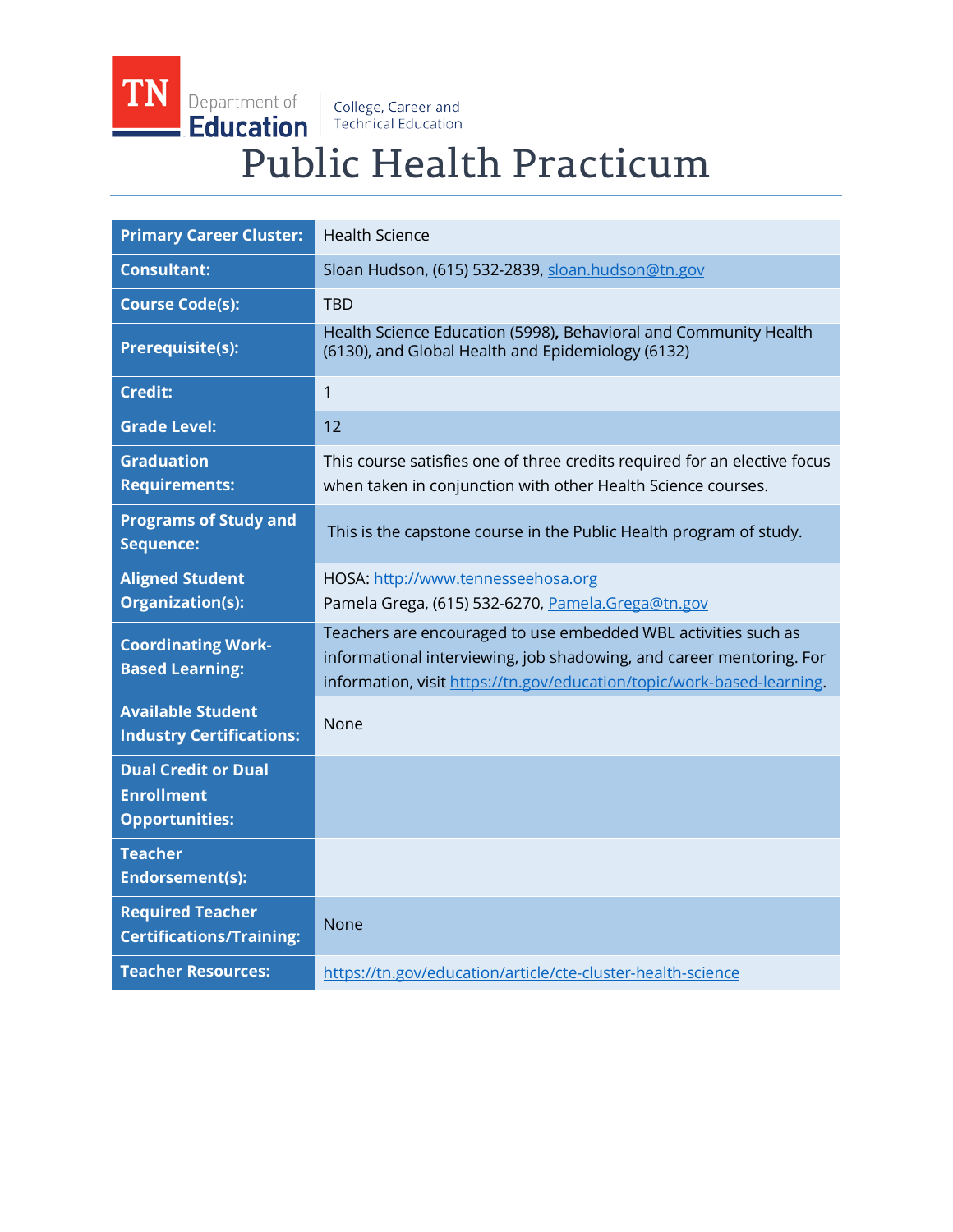

## **Work-Based Learning Framework**

Internship standards outlined below may take the form of work-based learning (WBL) opportunities (such as internships, cooperative education, service learning, and job shadowing) or industry-driven project-based learning. These experiences must comply with the Work-Based Learning Framework guidelines established in SBE High School Policy 2.103. As such, this course must be taught by a teacher with an active WBL Certificate issued by the Tennessee Department of Education and follow policies outlined in the Work-Based Learning Policy Guide available online a[t https://tn.gov/education/topic/work-based-learning](https://tn.gov/education/topic/work-based-learning) .The Tennessee Department of Education provides a Personalized Learning Plan template to ensure compliance with the Work-Based Learning Framework, state and federal Child Labor Law, and Tennessee Department of Education policies, which must be used for students participating in WBL opportunities.

# **Program of Study Application**

This is the capstone course in *Public Health* program of study, providing an opportunity for an internship experience. For more information on the benefits and requirements of implementing these programs in full, please visit the Health Science website at [http://tn.gov/education/article/cte](http://tn.gov/education/article/cte-cluster-health-science)[cluster-health-science.](http://tn.gov/education/article/cte-cluster-health-science)

## **Course Requirements**

This capstone course aligns with the requirements of the Work-Based Learning Framework (established in Tennessee State Board High School Policy), with the Tennessee Department of Education's Work-Based Learning Policy Guide, and with state and federal Child Labor Law. As such, the following components are course requirements:

- 1) A student will have a Personalized Learning Plan that identifies their long-term goals, demonstrates how the Work-Based Learning (WBL) experience aligns with their elective focus and/or high school plan of study, addresses how the student plans to meet and demonstrate the course standards, and addresses employability skill attainment in the following areas:
	- a. Application of academic and technical knowledge and skills (embedded in course standards)
	- b. Career knowledge and navigation skills
	- c. 21st Century learning and innovation skills
	- d. Personal and social skills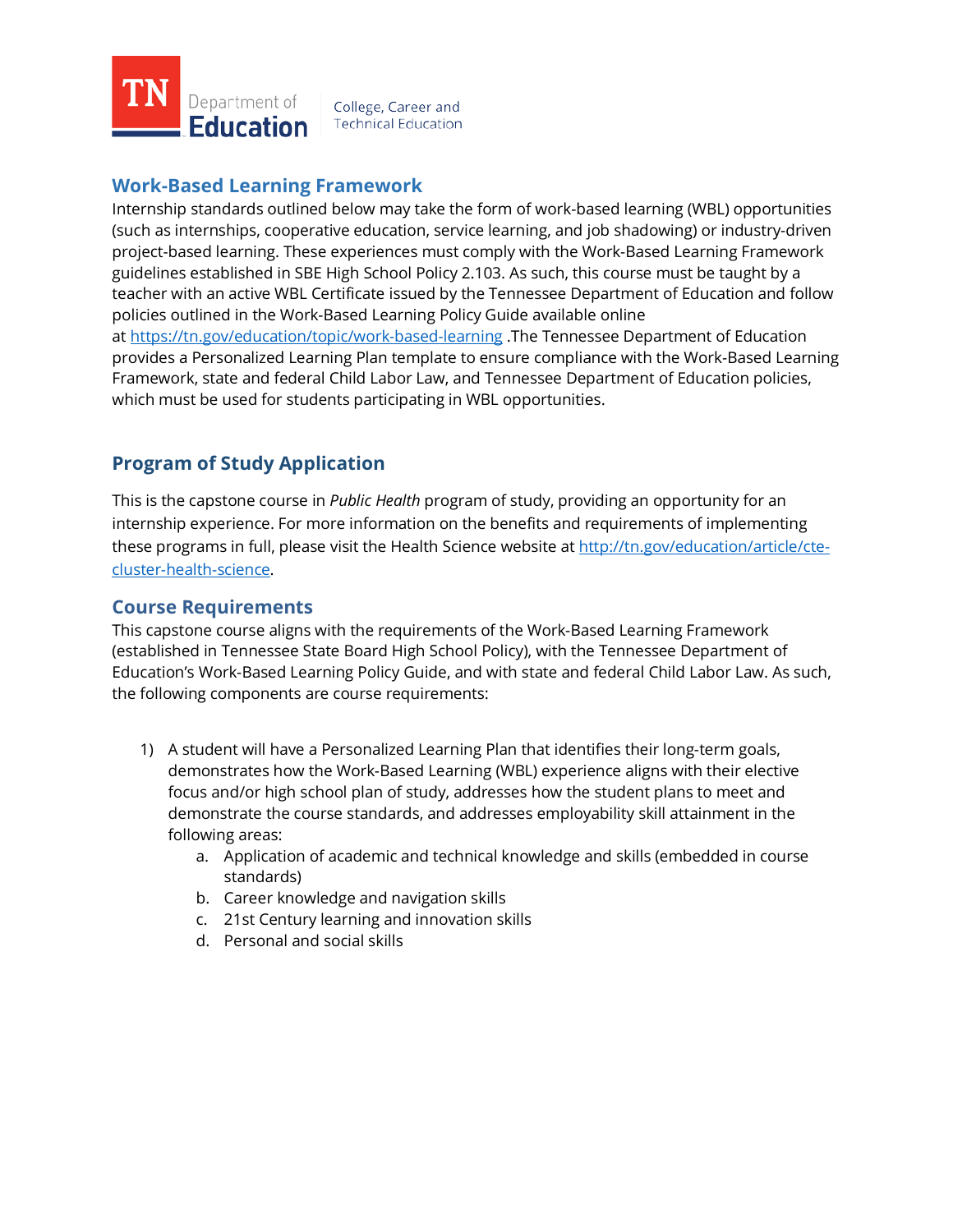

## **Employment Research and Preparation**

- 2) Research and select an organization for a work-based learning project in a public health area of choice. Cite specific textual evidence from the organization's literature, as well as independent news articles to summarize:
	- a. The mission and history of the organization
	- b. Headquarters and organizational structure
	- c. Products or services provided
	- d. Credentials required for employment and how they are obtained and maintained
	- e. Policies and procedures
	- f. Reports, newsletters, and other documents published by the organization
	- g. Website and contact information
- 3) Research and examine the roles public health organizations play in emergency response. Interview employees at a local public health organization to determine how their facility and employees are trained to respond in emergencies such as: disease outbreaks, natural disasters, and acts of terrorism. Create a visual product that would educate new employees at this organization on what emergency training/certifications must be completed, what their role would be in the above-mentioned emergencies, and how their organization coordinates with additional organizations during emergency response.
- 4) Search for the resumes of public health professionals retrieved from the websites of institutions, organizations, or professional networks. Discuss what is typically included in the resumes of public health professionals, compare and contrast several examples, and create a personal resume modeled after elements identified in the search.
- 5) Conduct a job search and simulate the experience by researching local employment options. In preparation for a future career in public health, complete an authentic job application form and compose a cover letter following guidelines specified in the vacancy announcement.
- 6) Participate in a mock interview. Prior to the interview, prepare a paper that includes the following: tips on dress and grooming, most commonly asked interview questions, appropriate conduct during an interview, and recommended follow-up procedures. Upon completion of the interview, write a thank you letter to the interviewer in a written or email format.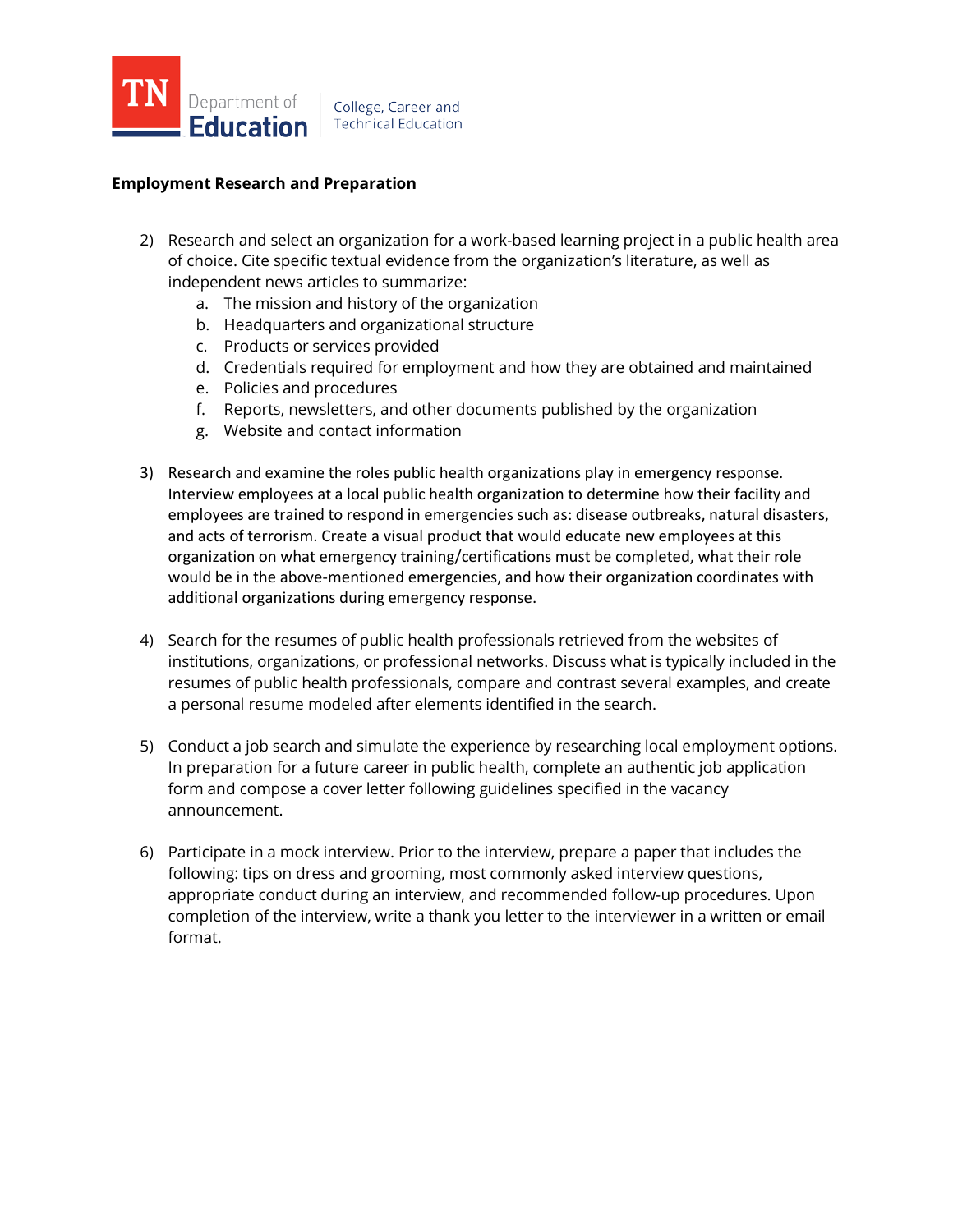

#### College, Career and **Technical Education**

## **Professionalism and Ethics**

- 7) Collaboratively, develop a professionalism rubric with performance indicators for each of the following professional attributes and use it to evaluate course assignments and personal work:
	- a. Attendance/punctuality
	- b. Professional dress and behavior
	- c. Positive attitude
	- d. Collaboration
	- e. Honesty
	- f. Respect
	- g. Responsibility
	- h. Appropriate technology use
- 8) Select and research a professional organization in a public health area of choice. Cite specific textual evidence from the organization and news articles to summarize:
	- a. The mission of the organization
	- b. Benefits of belonging to the organization
	- c. Credentials provided and how they are obtained and maintained
	- d. Journals, newsletters, and other documents and reports it publishes
	- e. Educational opportunities provided
	- f. Conferences held
	- g. Membership costs, levels, student memberships
	- h. Website, contact information
- 9) Collect Codes of Ethics from various public health related professional organizations such as: the American Public Health Association, the National Environmental Health Association, and the Society for Public Health Education to examine areas of commonality. Participate in a class discussion on the significance of including specific standards in these areas. Synthesize principles from the codes investigated to create a personal code of ethics.

## **Transferring Course Concepts to Practicum**

- 10) Apply skills and knowledge from previous courses in an authentic work-based learning internship, job shadow, or classroom-based project. Create a plan to demonstrate skills outlined in previous courses.
- 11) Identify a problem faced by a local public health organization to define a project proposal. Incorporate organization interviews into the research, as well as public health concepts from the prior three courses. Prepare a written project proposal including the problem definition; justification for why the problem is important to solve; design statement; criteria; constraints; information obtained through research; and deliverables.